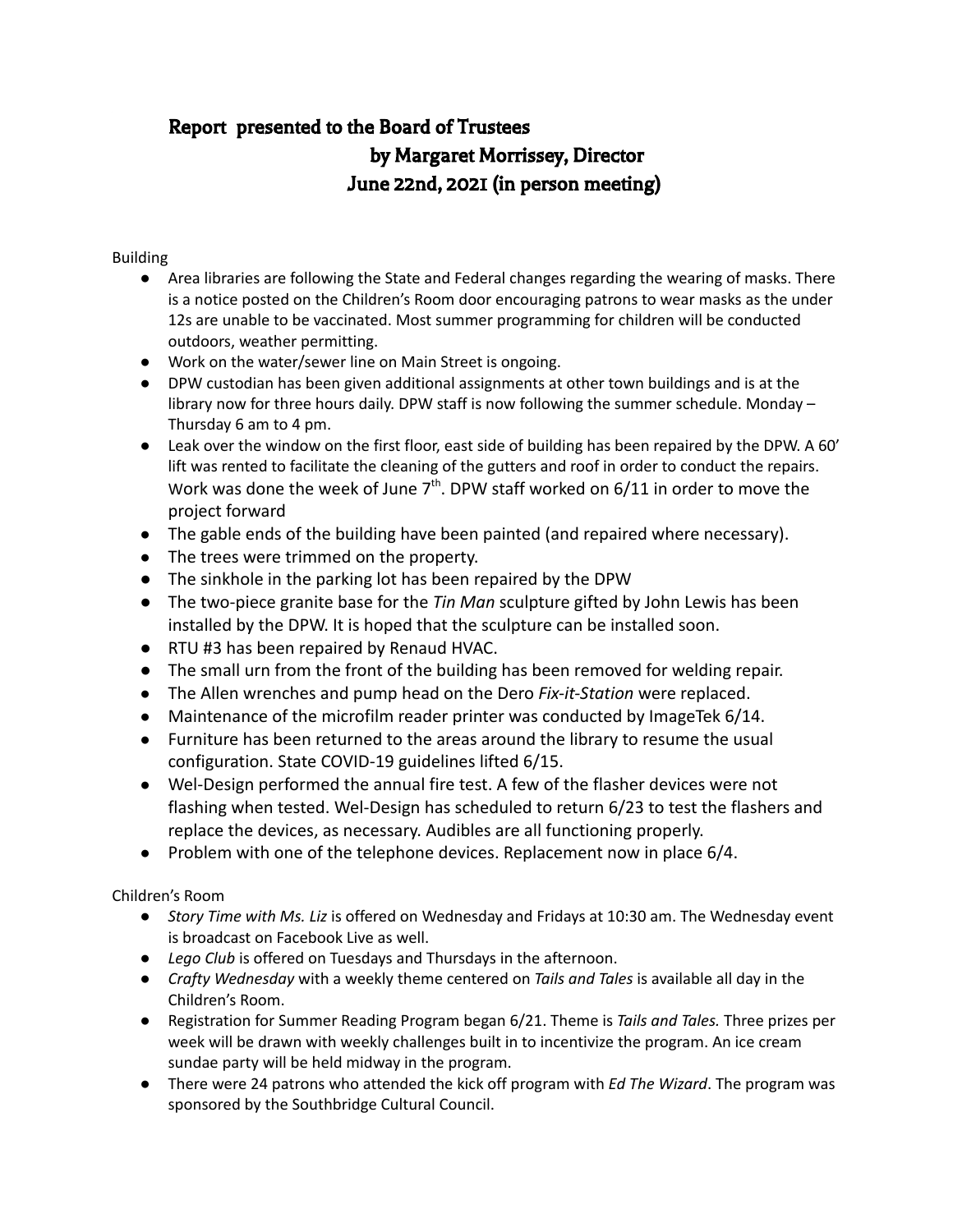- Children's Librarian has completed a video promoting Summer Reading with Ms. Stella, Principal and Ms. Ladner, Library/Media and Technology Teacher of Eastford Road School. SCTV assisted with the recording and production.
- A library card sign up drive has also been conducted and 125 new cards have been issued to the ERS students.
- Planning for the Southbridge Community Connections Family Fun Day on Saturday, July  $24<sup>th</sup>$  is underway. The library is invited to set up a table and participate in the activities.

Collection Development

- Staff continue to read the reviews of print and nonprint materials, in the professional literature. Purchases are made on a regular basis for the adult, teen and youth collections.
- Children's staff completed the review of the collection and weeding project.
- Met with some area musicians to discuss adding some photographs to the JEL Flickr. The digitized photographs have been added with some metadata.

Grants and Donations

- Discussed the ongoing changes with the Southbridge Cultural Council liaison regarding adjustments to the 2020 events schedule for the Local Cultural Council grants. The LCC Grants awarded for the 2020 cycle that were postponed can be rescheduled in 2021 (until 10/15/2021)
- Made an inquiry with the Southbridge Cultural Council for a lighting system for the sculpture and the building and I am preparing more information on the project as the SCC is receptive to the idea.
- Donation of \$1,500 received from the *Greater Worcester Community Foundation Donor Advised Fund Olive I. and Anthony A. Borgatti*.
- Donation from the Charlton Southbridge Moms Club of \$100 towards Summer Reading Program.

Literacy Volunteer Services of Central MA

● The Executive Director position has been advertised and recruitment is underway.

#### Outreach

- Online meeting with QCC scheduled for 6/22 with Déborah L. González, Director of Community Bridges and Associate Director of Admissions, Denise Haile to discuss what are the workforce and educational needs in our community. This is a follow up on the May 5th, town hall presentation entitled *Workforce Development and Postsecondary Education after the Pandemic: A Community Presentation.*
- Impromptu visit by QCC library staff: Cary Morse, Director and Tiger Swan, Reference and Instruction Librarian 6/7.

#### Programs

- Performances (funded by the LCC 2020 grant cycle) that were postponed in 2020 due to the pandemic, have until October 15th to be presented. All grants have been rescheduled.
- In June we hosted an online concert with Oakes and Smith, funded by a FY2021 LCC grant 6/10. The event will be posted on the library's Youtube playlist.
- Anna Ozolins was the online artist of the month.
- FOJEL and the Knitting group participated in the *World Wide Knit in Public* day on Saturday, June 12<sup>th</sup> from 10-2pm, on the Common. There were twelve in attendance.